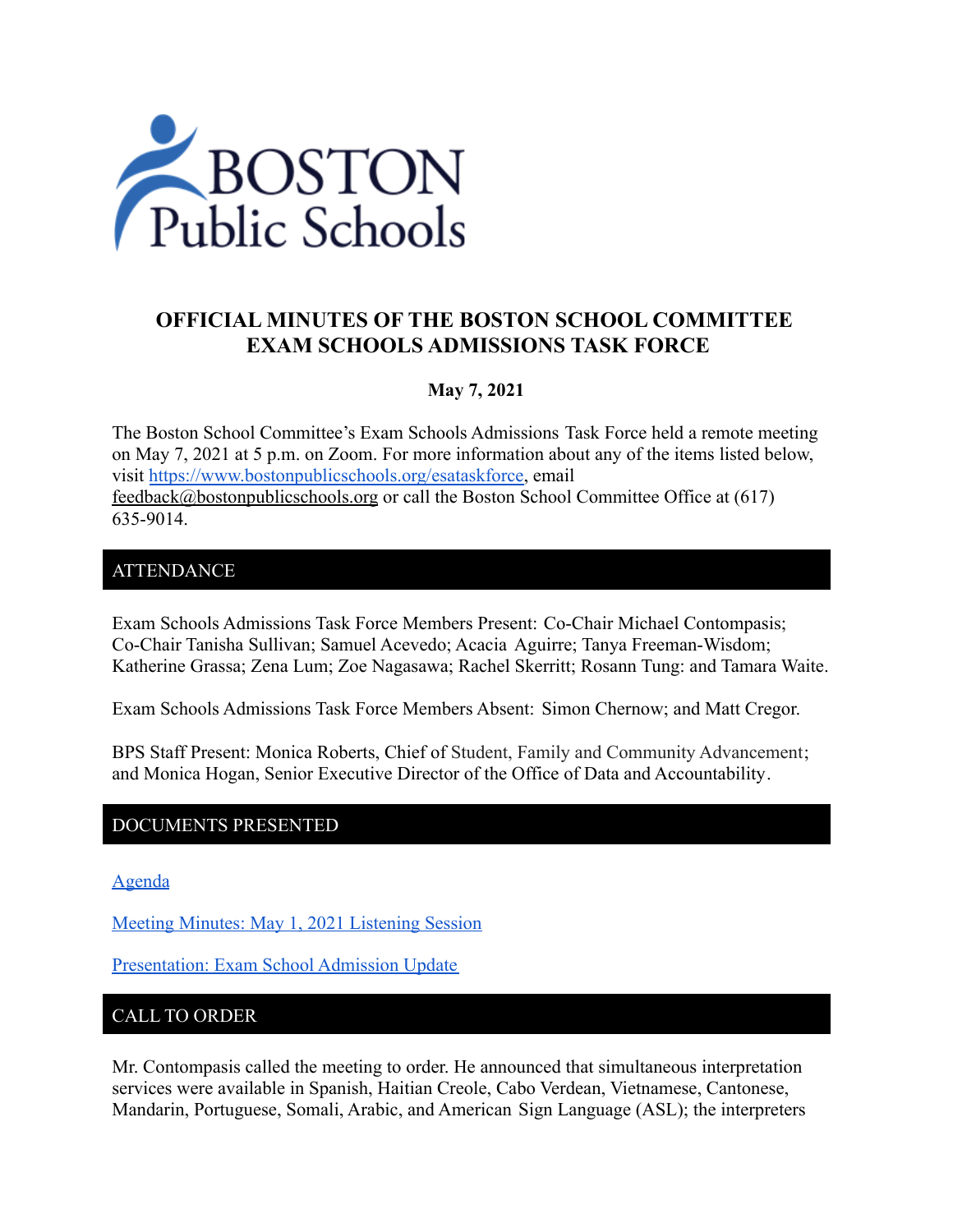#### **Exam Schools Admissions Task Force Remote Meeting Zoom** *May 7, 2021*

introduced themselves and gave instructions in their native language on how to access simultaneous interpretation by changing the Zoom channel.

Ms. Parvex called the roll. Mr. Acevedo and Ms.Waite arrived after roll call.

### APPROVAL OF MEETING MINUTES: MAY 1, 2021 STUDENT LISTENING SESSION

*Approved –* The Task Force approved the minutes of the May 1, 2021 Exam Schools Admissions Task Force Student Listening Session. Ms. Sullivan abstained.

## PRESENTATION

Monica Roberts, Chief of Student, Family and Community Advancement, presented an Exam School Admissions Update. She gave a general overview of the applicant pool and the students that received invitations to the exam schools for School Year 2021-22. Ms. Roberts explained that BPS sent out fewer invitations this year compared with past years as they expect that the temporary admissions process will lead to a higher acceptance rate. When it came to socioeconomic status, the percentage of invitations to economically disadvantaged students increased from 33% to 48% overall, and invitations of students experiencing homelessness or in the care of DCF, increased from 29 invitations last year to 73 this year. She also mentioned that in some zip codes, there was little to no change in the number of invitations, but they did notice that zip codes with the lowest median family income received more invitations than last year,including zip codes in Dorchester, Roxbury, and Mattapan. In the invitations by race she noted that the percentage of Black and Latinx students receiving an invitation increased from last year to this year by six, and four percentage points respectively. She also said that students from BPS make up 75% of invitations for this year,an increase from 65% from previous years. Ms. Roberts concluded by saying that students who are English learners and students in special education programming also received more invitations than in previous years.

The Task Force members made a number of requests for disaggregated data following up on the presentation, especially comparing the numbers of this year to previous years.

Ms. Lum asked how the 20% of seats awarded purely based on GPA impacted the 80% of seats awarded by zip code. Ms. Roberts explained how those seats were allocated.

Ms. Grassa asked about the demographic makeup of the accepted students by school and asked about the fact that more applicants will be accepting the exam schools seats, compared to other years. Ms. Roberts explained that in prior years, students didn't have to rank schools as the district ranked for them, even though they might not have intended to attend an exam school. Ms. Skerritt added that the lower number of invitations this year has been carefully studied by the BPS planning and analysis team, based on analyses on historical acceptance rates.

Ms. Sullivan asked Ms. Roberts to clarify the term merit seats, and to explain how the 80% of seats were allocated, which she did. Ms. Sullivan then confirmed that all seats are allocated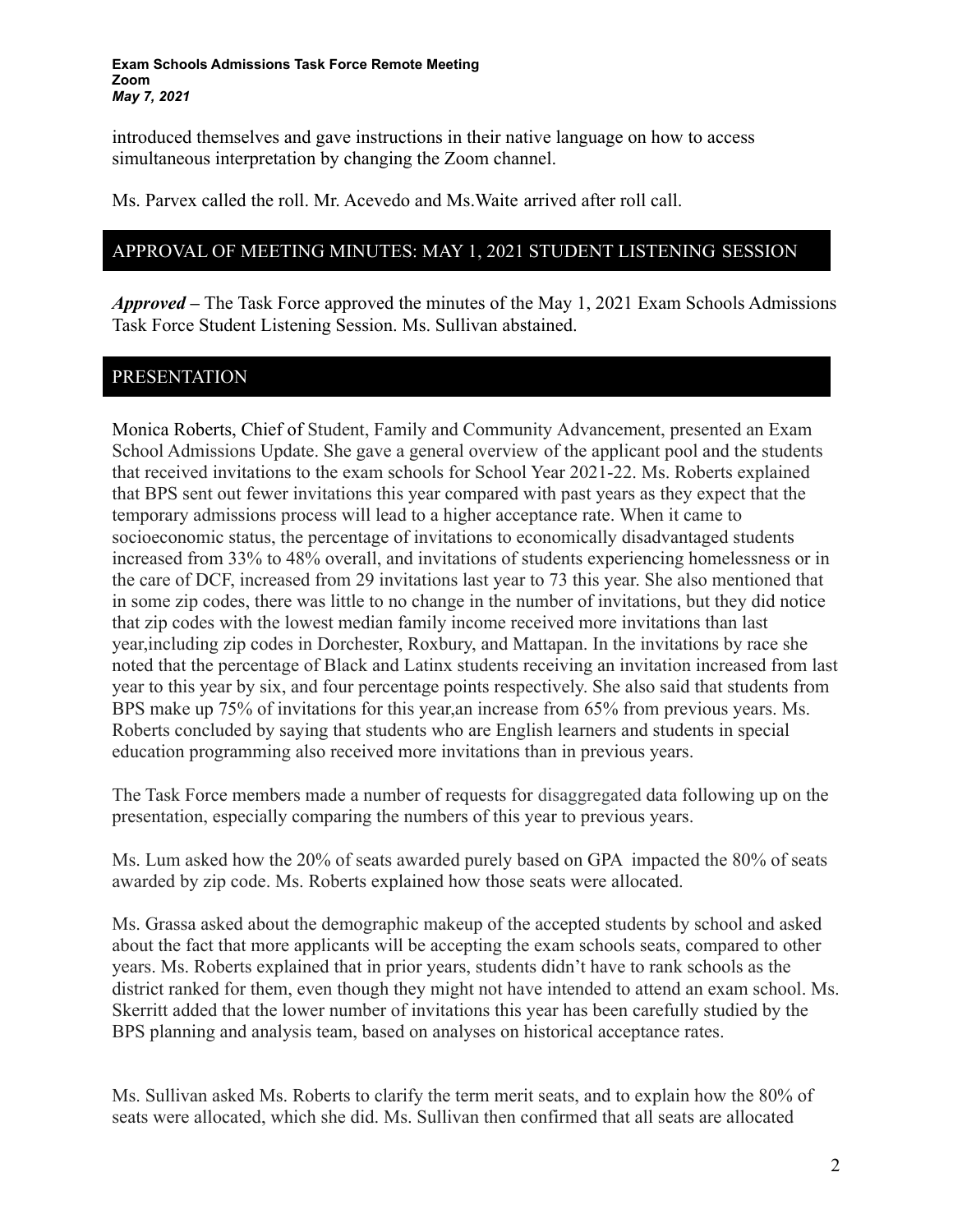#### **Exam Schools Admissions Task Force Remote Meeting Zoom** *May 7, 2021*

based on merit, just the first 20% are allocated city-wide. The 80% are allocated based on neighborhood zip code, but in each instance, the students with the highest GPA are offered seats, so all of the seats are merit-based.

Ms. Lum asked when the district would be able to have the data of acceptances and wondered if the Task Force could have data with this information. Ms. Roberts explained how the process works for families to accept seats at the exam schools as BPS doesn't have a hard acceptance date.

Mr. Contompasis continued to the next agenda item of possible criteria for admissions and opened up the floor for questions. Ms. Sullivan added that the Task Force will make a recommendation that meets the needs of each of these schools, students, and families, but the final policy decision ultimately rests with the School Committee.

Ms. Lum asked the Task Force members if the projections that were made to the working group meet their expectations in the reality of the invitations in terms of their hopes for broader socioeconomic diversity and access. She also said that they should think about more nuanced data than tract level and census level data with regards to socioeconomic diversity as one of the refinements to the criteria.

Mr. Contompasis said that if they looked at the data that was presented, it appeared that there had been some movement in the concerns that were raised as they began to look at some of the factors that they discussed at the work group level. He also said that he thought that the results of the zip code and coupling that with mean family income showed that it may have had some disadvantages, particularly with families in those zip codes that have a much lower income than the mean income. He said this was something for the Task Force to consider.

Mr. Acevedo said he was encouraged by Mr. Keating's feedback on the court update. He said it will be interesting to study the decision by the court as it gives the Task Force feedback for any recommendations they will make, and that the members will need to make sure that these recommendations are litigation-proof.

Ms. Grassa asked if it was possible to use the Opportunity Index that Boston Public Schools uses to allocate partnership funding. Ms. Hogan explained how the Opportunity Index level is calculated and the information that they use for it. She added that as it is a student-based calculation at the school level; it would not be something the district would be able to calculate for non-BPS schools.

Ms. Skerritt wondered if there was something regarding socio-economics that could be obtained from the Massachusetts Department of Elementary and Secondary Education (DESE). She also said that she was interested in Detroit's presentation about their model which was built around a point system.

Dr. Tung said that in order to talk about possible criteria, she would need to fully understand what happened when they changed the criteria. She also said that she also would like to have a deeper conversation about what the Task Force means by "rigor" based on the phrasing of the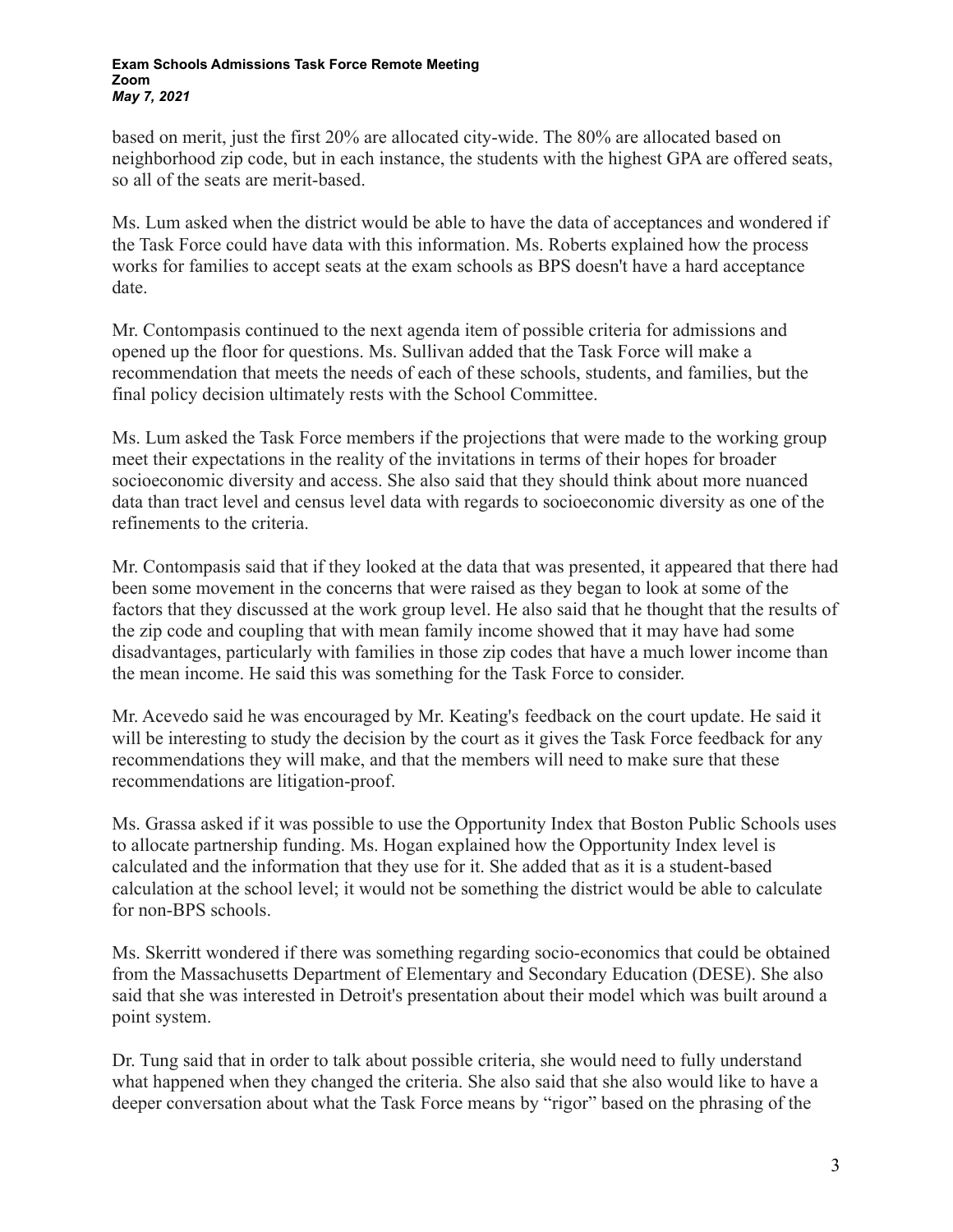#### **Exam Schools Admissions Task Force Remote Meeting Zoom** *May 7, 2021*

group's charge "to expand the applicant pool, maintain rigor, and reflect Boston students' diversity."

Mr Acevedo said that the working group may have done some projections comparing the impact of using geocodes versus zip codes and that it would be worth revisiting. Ms. Hogan explained that the geocodes were much smaller and students in Boston reside in over 800 geocodes, compared to the 13 zip codes (plus the homeless zipcode), and if those were used, she would recommend grouping them in some way. Ms. Sullivan said she did believe the group should look at the geocodes as it could allow them to get to the issue that has been raised repeatedly with respect to income inequality within a particular zip code. Ms. Hogan explained that Chicago uses census tracts, not geocodes, and explained how they are grouped into tiers and their descriptions.

Dr. Tung listed the items they had talked about so far; zip codes data on census tracts, geocodes, Opportunity Index, feeder schools, some sort of point or weight system, or some combination of those options. Mr. Contompasis added he thought that the Task Force needed to re-examine the use of an assessment as a way of identifying the readiness of the applicant pool.

Ms. Skerritt mentioned that she was very interested in Detroit's point system that allowed students to be treated as individual applicants, but still were able to weigh them differently based on aspects of their profile.

Mr. Contompasis said that they needed to revisit the use of grades and that looking at the 20% city-wide seats this year would also be helpful to see if there are any patterns regarding grade types or potential areas where higher grades are more common.

Ms. Lum asked if BPS had ever considered a two-stage process for qualifying and inviting students, similar to an early admissions process in higher education, for those students who are high performing regardless of whether or not they would have applied. Ms Skerritt added that if they took top GPA students, there wouldn't be room for anyone else. Ms. Sullivan asked Ms. Hogan to look into the Texas model of extending invitations to students who are the top percentage of any attending school.

# GENERAL PUBLIC COMMENT

- Kathleen Chardavoyne, Charlestown resident, BPS parent, and Boston Latin School (BLS) alumna, testified about the disadvantages of the zip code criteria.
- Marie Mercurio, Jamaica Plain resident, Curley and BLS parent, testified in favor of an exam and the impact of the zip code criteria and a need for a waitlist.
- Tatum Donovan, South Boston resident, Eliot K-8 Innovation School student, testified regarding the negative impact of the zip code criteria and ideas for admissions.
- Ruifeng Li, West Roxbury resident, parent, testified regarding her family's experience in this year's admissions process and in favor of an exam.